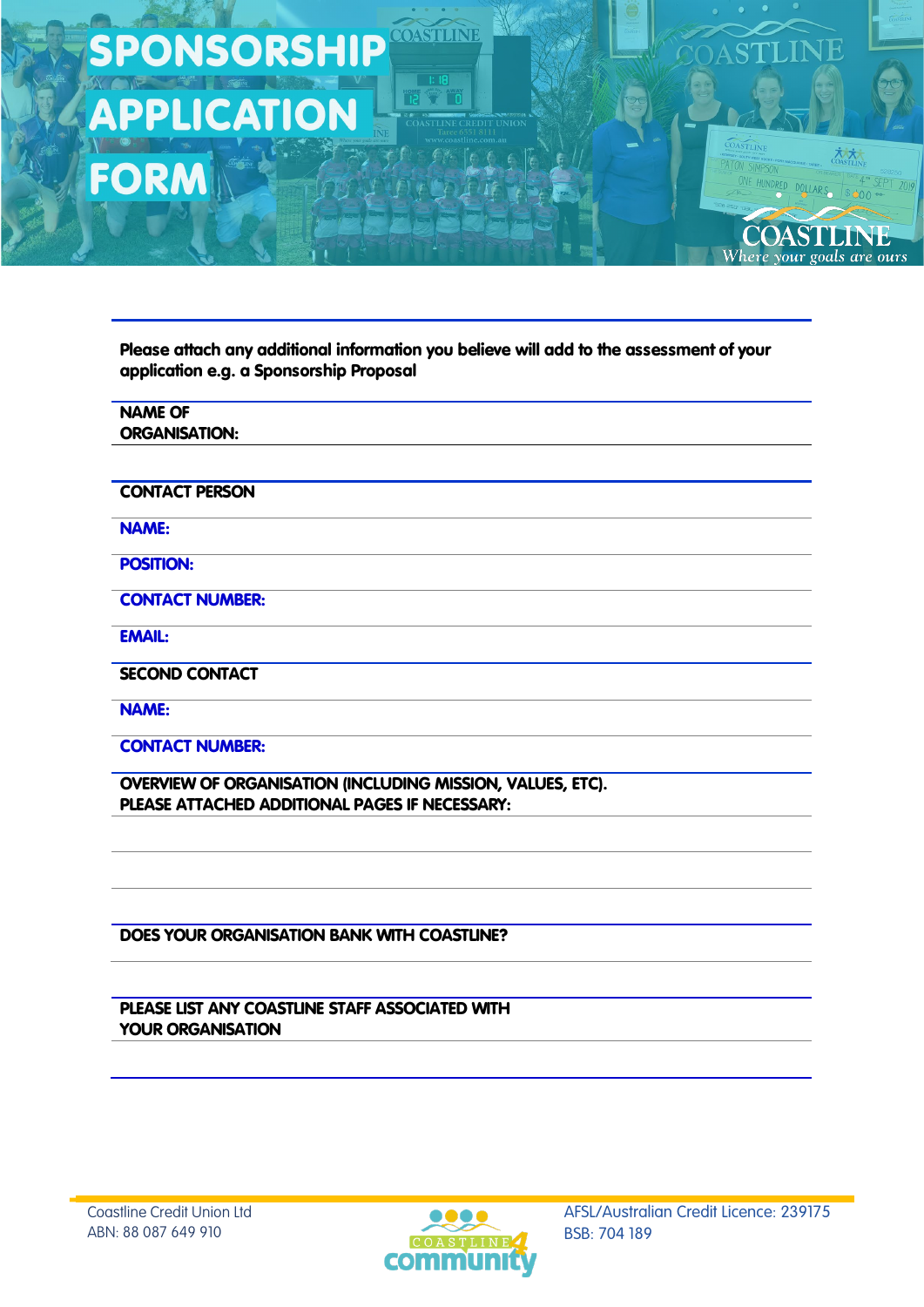### SPONSORSHIP INFORMATION

WHAT ARE YOU SEEKING SPONSORSHIP FOR AND HOW WILL THIS BENEFIT THE COMMUNITY?

COASTLINE

SPONSORSHIP AMOUNT REQUESTED (INC GST IF APPLICABLE)

WHAT ARE THESE FUNDS TO BE USED FOR?

**SPONSORSHIP** AMOUNT REQUESTED

**SPONSORSHIP** PAYMENT DUE DATE

DEFINE THE TARGET **AUDIENCE** 



© 2019 Coastline Credit Union Ltd AFSL/Australian Credit Licence: 239175

JF

COASTLINI

 $SADO$ 

**ATON SIMPSON** 

HUNDRED DOLLARS

**COASTLINE** Where your goals are ours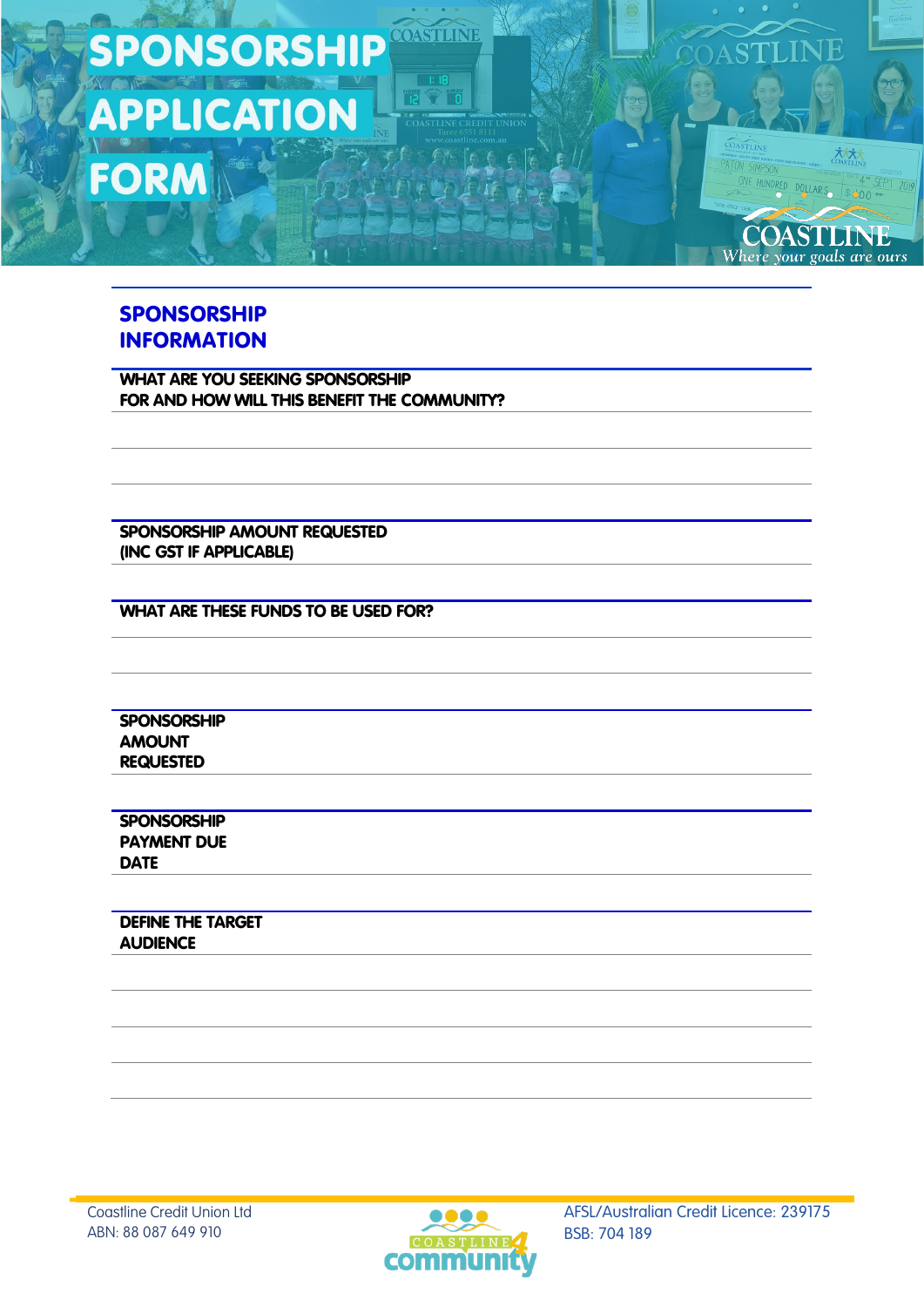COASTLINE

**GENERAL INFORMATION** WILL COASTLINE BE THE ONLY FINANCIAL INSTITUION TO SPONSOR?

HAS YOUR **ORGANSATION** HAD ANY PREVIOUS ASSOCATION WITH US? IF YES, PLEASE PROVIDE DETAILS

PLEASE PROVIDE DETAILS OF HOW YOU WILL INCLUDE COASTLINE IN YOUR MARKETING?



© 2019 Coastline Credit Union Ltd AFSL/Australian Credit Licence: 239175

STI INE

HUNDRED DOLLARS

**COASTLINE** Where your goals are ours

PATON SIMPSON

COASTLINI

 $SADO$ 

PT 2019